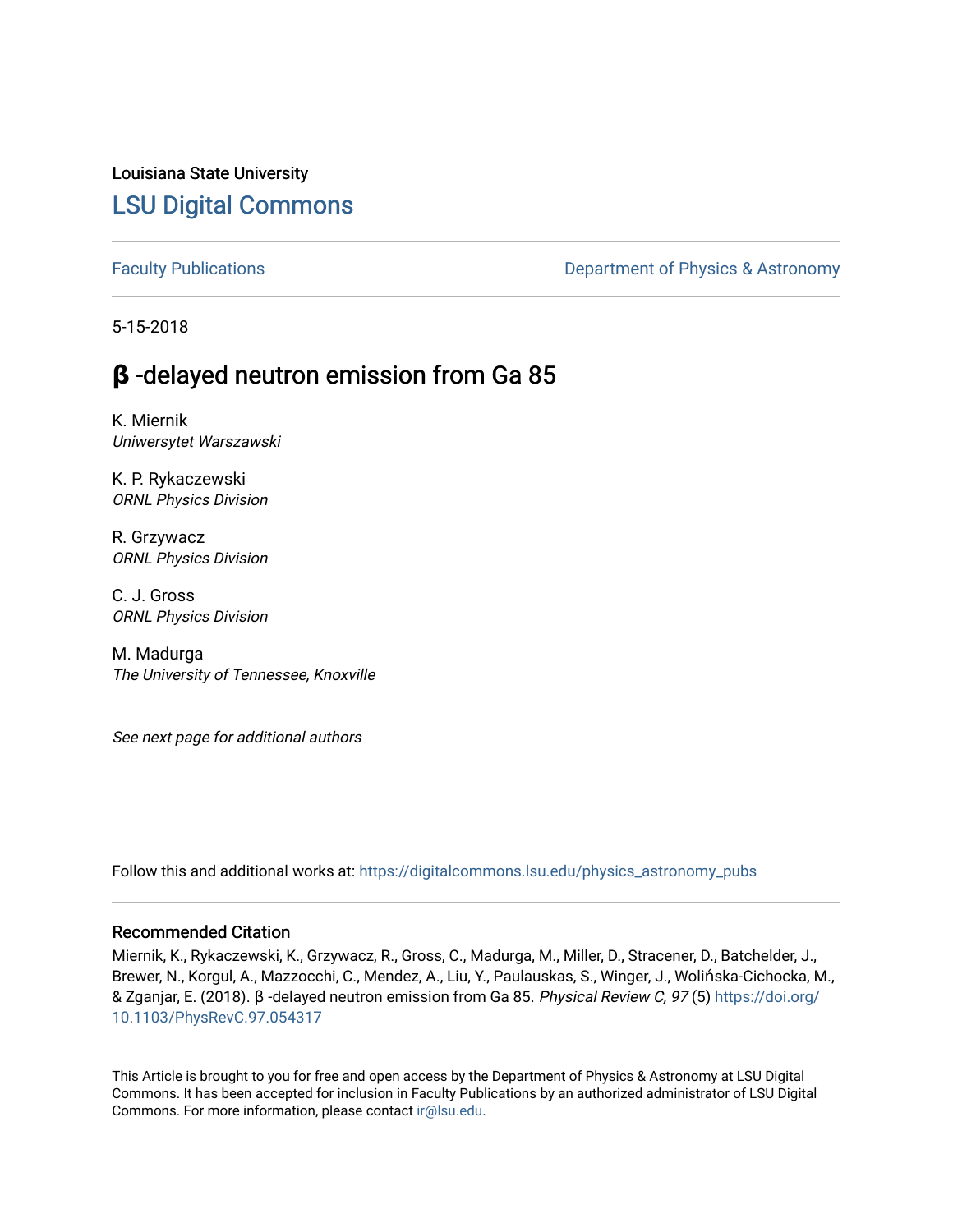#### Authors

K. Miernik, K. P. Rykaczewski, R. Grzywacz, C. J. Gross, M. Madurga, D. Miller, D. W. Stracener, J. C. Batchelder, N. T. Brewer, A. Korgul, C. Mazzocchi, A. J. Mendez, Y. Liu, S. V. Paulauskas, J. A. Winger, M. Wolińska-Cichocka, and E. F. Zganjar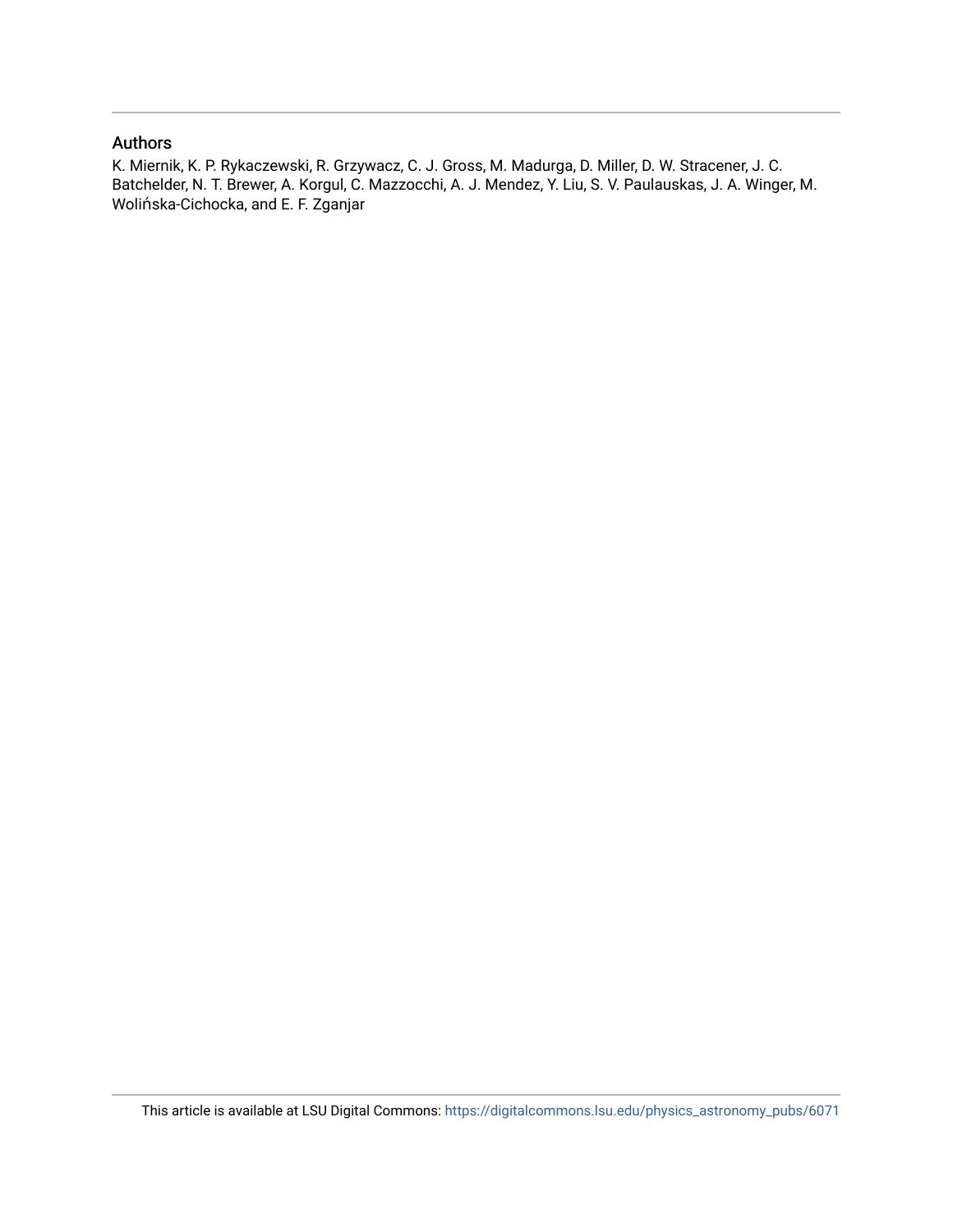

# CHORUS

This is the accepted manuscript made available via CHORUS. The article has been published as:

## β-delayed neutron emission from ^{85}Ga

K. Miernik, K. P. Rykaczewski, R. Grzywacz, C. J. Gross, M. Madurga, D. Miller, D. W. Stracener, J. C. Batchelder, N. T. Brewer, A. Korgul, C. Mazzocchi, A. J. Mendez, II, Y. Liu, S. V. Paulauskas, J. A. Winger, M. Wolińska-Cichocka, and E. F. Zganjar Phys. Rev. C **97**, 054317 — Published 15 May 2018 DOI: [10.1103/PhysRevC.97.054317](http://dx.doi.org/10.1103/PhysRevC.97.054317)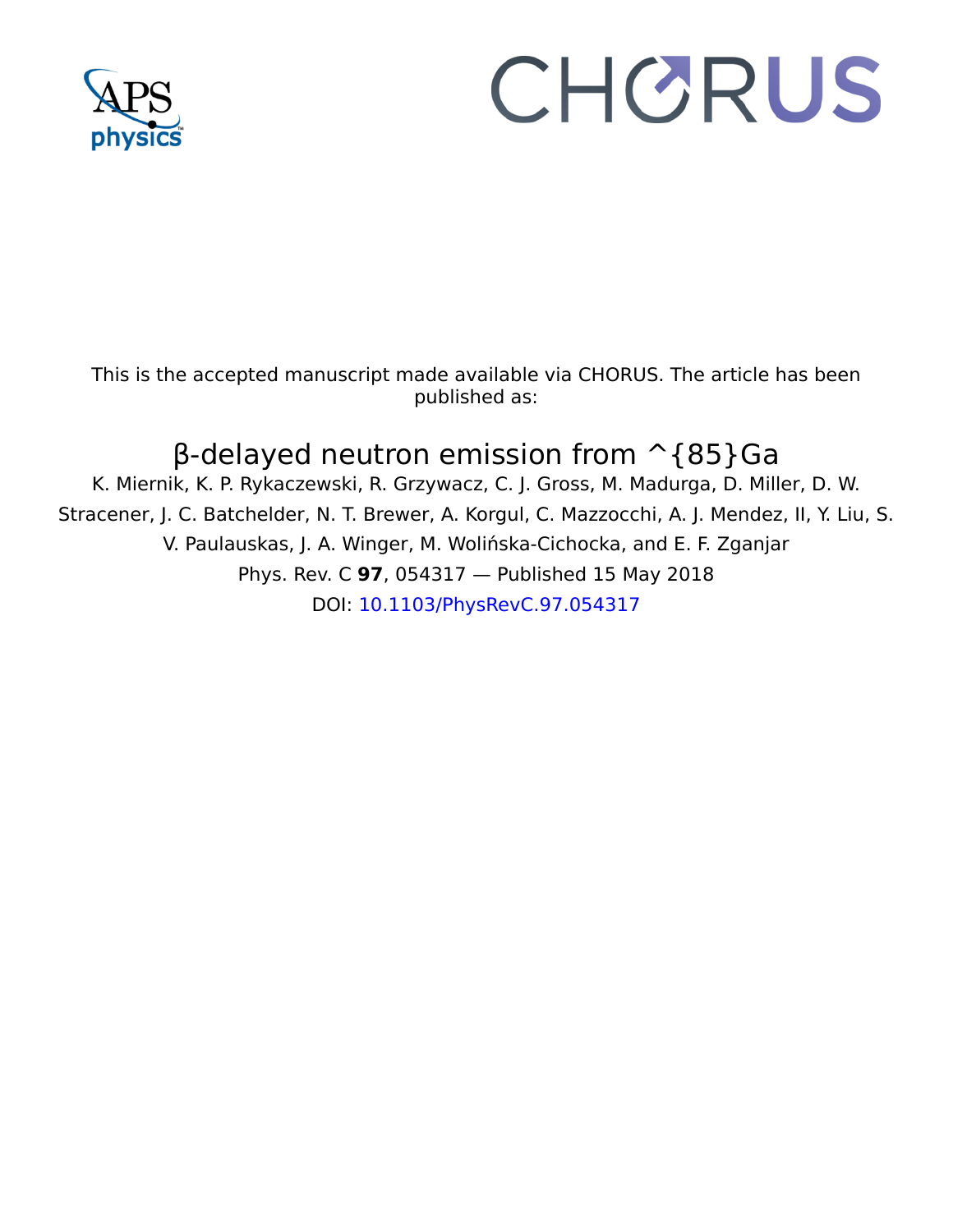#### Beta-delayed neutron emission from <sup>85</sup>Ga

K. Miernik,<sup>1,</sup> \* K.P. Rykaczewski,<sup>2</sup> R. Grzywacz,<sup>2,3,4</sup> C.J. Gross,<sup>2</sup> M. Madurga,<sup>5</sup> D. Miller,<sup>3</sup>

D.W. Stracener,<sup>2</sup> J.C. Batchelder,<sup>6</sup> N.T. Brewer,<sup>7</sup> A. Korgul,<sup>1</sup> C. Mazzocchi,<sup>1</sup> A.J. Mendez II,<sup>8</sup>

Y. Liu,  $9$  S.V. Paulauskas,<sup>5</sup> J.A. Winger,<sup>10</sup> M. Wolińska-Cichocka,<sup>11, 12, 4</sup> and E.F. Zganjar<sup>13</sup>

 ${}^{1}$ Faculty of Physics, University of Warsaw, Warsaw PL-02-093, Poland

 $^{2}$ Physics Division, Oak Ridge National Laboratory, Oak Ridge, Tennessee 37831, USA

 $3$  Dept. of Physics and Astronomy, University of Tennessee, Knoxville Tennessee 37996, USA

<sup>4</sup>Joint Institute for Nuclear Physics and Application, Oak Ridge, Tennessee 37831, USA

<sup>5</sup>Dept. of Physics and Astronomy, University of Tennessee, Knoxville, Tennessee 37996, USA

<sup>6</sup>Dept. of Nuclear Engineering, University of California, Berkeley, Berkeley CA 94702, USA

<sup>7</sup>Dept. of Physics and Astronomy, Vanderbilt University, Nashville, Tennessee 37235, USA

<sup>8</sup>Austin Peay State University, Clarksville, Tennessee 37044, USA

<sup>9</sup>Physics Division, Oak Ridge National Laboratory, Oak Ridge Tennessee 37830 USA

<sup>10</sup>Dept. of Physics and Astronomy, Mississippi State University, Mississippi 39762, USA

 $11$  Heavy Ion Laboratory, University of Warsaw, Warsaw PL-02-093, Poland

<sup>12</sup> Physics Division, Oak Ridge National Laboratory, Oak Ridge Tennessee 37831, USA

 $^{13}$  Dept. of Physics and Astronomy, Louisiana State University, Baton Rouge, Louisiana 70803, USA

(Dated: April 27, 2018)

Decay of <sup>85</sup>Ga was studied by means of β-neutron-γ spectroscopy. Pure beam of <sup>85</sup>Ga was produced at the Holifield Radioactive Ion Beam Facility using a resonance ionization laser ion source and a high-resolution electromagnetic separator. The beta-delayed neutron emission probability was measured for the first time, and yielded  $70(5)\%$ . An upper limit of  $0.1\%$  for beta-delayed two-neutrons emission was also experimentally established for the first time. A detailed decay scheme including absolute γ-ray intensities was obtained. Results are compared with theoretical beta-delayed emission models.

#### I. INTRODUCTION

One of the most basic methods for experimental studies of exotic nuclei is based on decay spectroscopy. For neutron-rich isotopes the main decay branch is the  $\beta^$ transmutation. Typically, after  $\beta$ -decay the daughter nucleus is in an excited state which subsequently de-excites by  $\gamma$ -ray emission. However, with a growing number of neutrons and increasing  $\beta$ -decay energy  $(Q_\beta)$ , the decay may feed states which are beyond the neutron separation energy  $(S_n)$  of the decay daughter. As a consequence, a new decay channel emerges – beta-delayed neutron emission  $(\beta n)$  – which competes with de-excitation by  $\gamma$ -ray emission.

From the point of view of nuclear structure, the  $\beta$  decay can supply information in two ways. The excited states, populated in the decay, emit  $\gamma$ -ray. Energies and connections of transitions into cascades allows us to precisely determine the structure of the decay daughter. The observed feeding of the states allow us to partially determine spin and parities of states, based on angularmomentum selectivity of  $\beta$ -decay. The drawback of this method is vulnerability to the so-called "pandemonium" effect [1]. The  $\beta$ -feeding, at high excitation energies, tends to be fragmented between many states and most of the emitted weak  $\gamma$ -ray may remain undetected, as the efficiency of typical high-resolution germanium detectors is very low for high-energy  $\gamma$ -rays. As a result,

the picture of the  $\beta$ -strength function obtained by studies of  $\gamma$ -ray balances may be significantly distorted. In order to take into account possible impact of this effect it is important to measure the absolute intensities of the emitted  $\gamma$  rays. This allows establishment of the amount of "missing"  $\gamma$  radiation, and setting realistic limits on the apparent  $\beta$ -feedings.

On the other hand, the delayed neutron emission probability  $(P_n)$  and the half-life  $(T_{1/2})$  are the two most basic parameters of the  $\beta$ -decay that depend on the integrated quantities of nuclear structure. The  $T_{1/2}$  provides information on a integrated total strength function, whereas the  $P_n$  probes the part of the strength function above the neutron separation energy. Therefore, experimental measurement of these values often provides a first insight into the nuclear structure.

In the chain of gallium isotopes, the half-lives and  $P_n$ values for neutron-rich nuclides are currently known up to  ${}^{86}Ga$ , with the exception of a  $P_n$  value for  ${}^{85}Ga$  [2, 3]. In this article we address this gap. The data presented here were partially used in the analysis of the  $\beta$ -delayed two-neutron decay of <sup>86</sup>Ga [3]. Particularly, it was crucial to determine the  $\gamma$ -ray emitted after the  $\beta$ -delayed oneneutron emission from <sup>85</sup>Ga, and show their correspondence to the  $\gamma$ -ray emitted after  $\beta$ -delayed two-neutron emission from <sup>86</sup>Ga. In this article, however, we are focused on a detailed analysis of  $\beta$ -decay of <sup>85</sup>Ga, including first experimental determination of the  $P_n$  value, and very important information on absolute branching ratios for  $\gamma$ -ray emitted in this decay, and in decay of  ${}^{85}Ga$ daughters.

<sup>∗</sup> kmiernik@fuw.edu.pl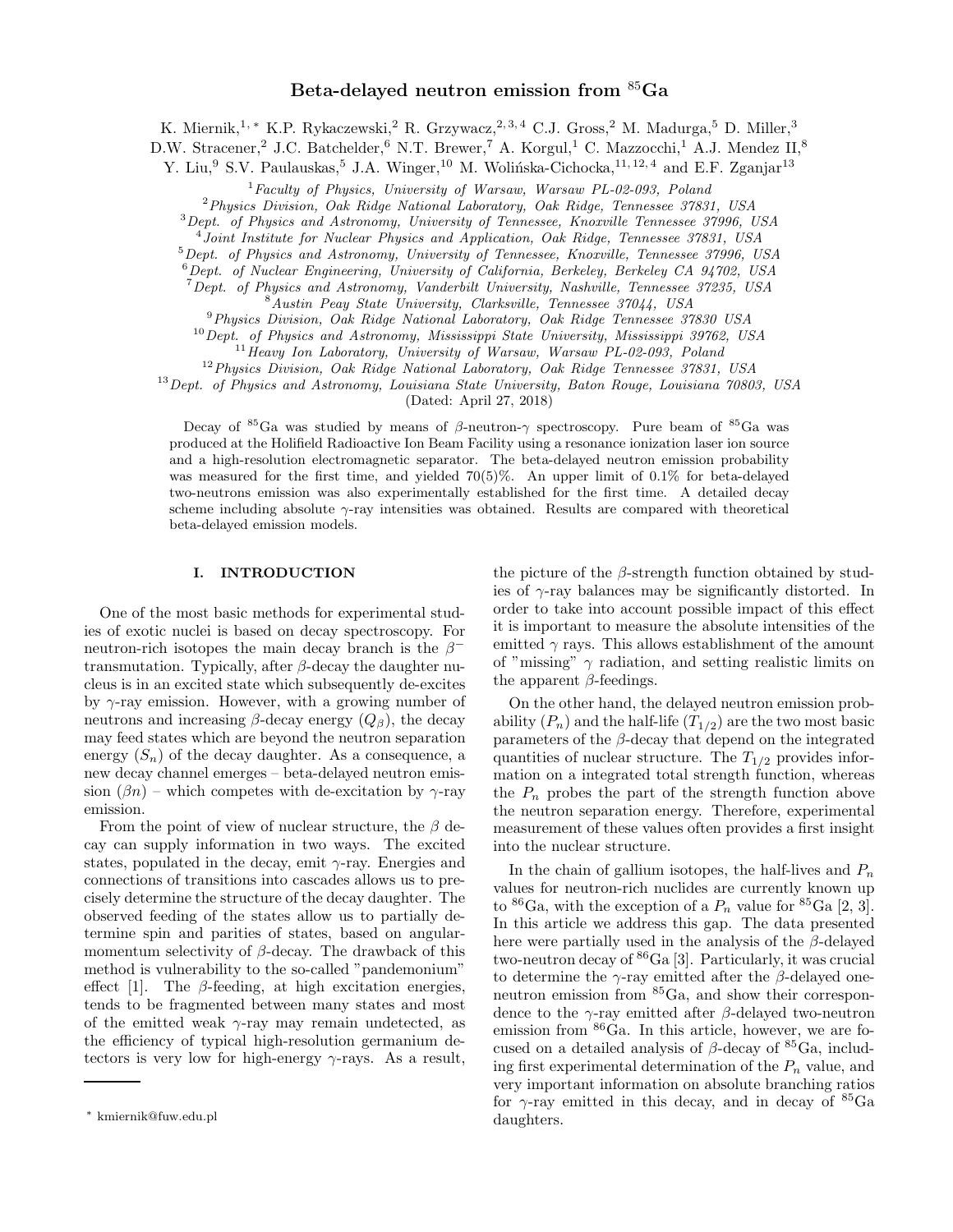It is worth noticing that neutron-rich <sup>83</sup>−87Ga isotopes are predicted to lie on the path of the astrophysical rapid neutron capture path by different models  $[4-7]$ . The <sup>85</sup>Ga  $\beta$ -decay properties are listed as one of the important nuclides in the recent study of sensitivity of individual nuclear properties on r-process calculations [7].

#### II. EXPERIMENTAL TECHNIQUE

The experiment was performed at the Holifield Radioactive Ion Beam Facility (HRIBF) at Oak Ridge National Laboratory. The HRIBF [8] was an Isotope Separation On-line Facility (ISOL), where a 50 MeV proton beam with an average intensity of 15  $\mu$ A was used to induce fission in a  $UC_x$  target. Ions of <sup>86</sup>Ga were extracted from the resonant ionization laser ion source (RILIS), utilizing a two-step ionization scheme [9], accelerated to 200 keV kinetic energy, and mass analyzed by a two-stage mass separator having mass resolving powers  $M/\Delta M$  of 1000 and 10000, respectively.

The pure <sup>85</sup>Ga beam was transmitted to the Lowenergy Radioactive Ion Beam Spectroscopy Station (LeRIBSS). We compared the  $\gamma$ -ray with those obtained using the Electron Beam Plasma Ion Source in previous experiments [10–12]. We did not observe any impurities for the  $83,85,86\text{Ga}$  settings of the separator when the RILIS was used.

The LeRIBSS station was equipped with a Moving Tape Collector (MTC), two high-purity germanium clover detectors, two plastic  $\beta$  detectors and 48 <sup>3</sup>He ionization chambers for neutron detection. The neutron counters, containing in total about 600 liters of <sup>3</sup>He, were mounted in a thermalizing high-density polyethylene (HDPE) support with a 1-mm-thick Cadmium outer shielding. The detection of neutrons in the <sup>3</sup>He counters is based on a capture reaction, therefore the neutronneutron coincidences can not be triggered by the same particle. The beam was implanted into the tape positioned at the center of the setup. The measurement cycle consisted of 2 s activity build-up, 1 s decay with no beam on, and a 0.775 s tape transport that moved the irradiated spot into a chamber located behind 5-cm of lead shielding. This cycle was repeated throughout the whole experiment. The data presented here were collected during 24 hours of beam time.

The germanium detector efficiencies were determined with standard  $\gamma$ -ray calibration sources. The efficiencies of  $\beta$  ( $\varepsilon_{\beta} = 40(10)\%$ ) and neutron counters ( $\varepsilon_n = 10(2)\%$ ), were found from comparison between the on-line  $\gamma$ -ray data gated and not gated by the  $\beta$  and neutron detectors. The correlation window for the neutron detectors was set to 100  $\mu$ s, due to the slow thermalization process. For the  $\gamma - \gamma$  and  $\gamma - \beta$  coincidences a 200 ns window was used.

The readout of the detection system, including MTC logic signals, was based on XIA Pixie16 Rev. F digital electronics modules [13]. The acquisition system was



FIG. 1. Network of isotopes connected by  $\beta$  and  $\beta - n$  decays observed in experiment and/or used in calculations. Numbers above horizontal arrows indicate experimental  $P_n$  values.

operated without a master trigger, and all events were recorded independently and time-stamped with a 250 MHz clock synchronized across all modules. This allowed for the detailed off-line analysis of the data, including event-by-event analysis.

#### III. RESULTS AND DISCUSSION

Due to an exceptional selectivity of RILIS source connected with high resolution of mass separation, the beam consited of <sup>85</sup>Ga and its decay daughters only (see Fig. 1). In Fig. 2 the total β-gated and β-neutron-gated  $γ$ -ray spectra obtained in experiment are shown. With the exception of two lines (858 and 1128 keV) all transitions were identified. The identification was based on two methods: half-life measurements, and coincidences with already identified lines. The grow-in/decay-out pattern for <sup>85</sup>Ga and all of its decay daughters was easy to recognize, as presented in Fig. 3 for several lines. The solid lines show the solutions of the Bateman equation for the first  $(^{85}Ga, T_{1/2} = 92(4)$  ms) second  $(^{84,85}Ge, T_{1/2} =$ 951(9) and 494(8) ms respectively) or third  $(^{84}\text{As}, T_{1/2})$  $= 4.02(3)$  s) isotope in the radioactive chain (see also Fig. 1). All curves were calculated using known half-lives [2] of the isotopes, the only fitted parameter was the implantation rate of <sup>85</sup>Ga ions, and a normalization factor.

For weaker lines, when the half-life based on a fit was burdened with a large uncertainty, a ratio of number of counts in the decay-out part of the cycle to the total number of counts was calculated. Based on the network of isotopes, connected by  $\beta$  and  $\beta$ -n decays (see Fig. 1), their half-lives and  $P_n$  values, and Bateman equations we calculated the theoretical values for these ratios (parent is indicated in brackets):  $0.067$  (<sup>85</sup>Ga),  $0.329$  (<sup>85</sup>Ge),  $0.410$  $(^{84}Ge)$ , 0.596  $(^{85}As)$ , 0.612  $(^{84}As)$ , and 0.663  $(^{83}As)$ .

Based on these, using  $\beta - \gamma$  spectra, we found that the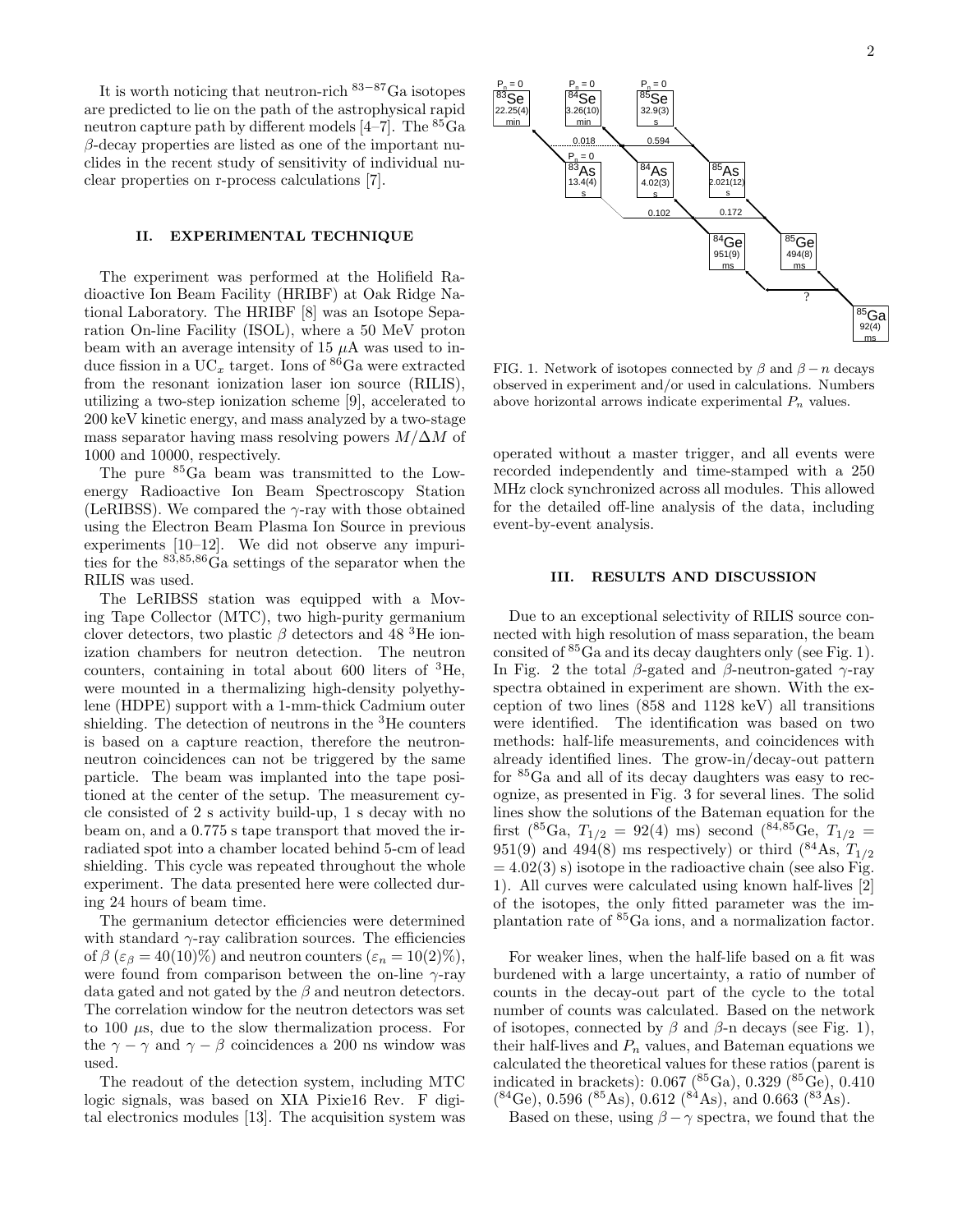

FIG. 2. a) (range 0-700 keV) and b) (range 700-3000 keV) β-gated γ-ray respectively), and c) (range 0-700 keV) and d) (range 700-3000 keV)  $\beta$ -n-gated  $\gamma$ -ray spectra (same ranges as a) obtained in the experiment. Transitions marked by circles are assigned to the decay of <sup>85</sup>Ga (closed for  $\beta$  decays, and open for  $\beta n$ ). Other transitions are marked by parent decay: squares  $({}^{85}\text{Ge})$ , triangles  $({}^{84}\text{Ge})$ , pentagons  $({}^{84}\text{As})$ , crosses for background  $\gamma$ -ray, and question marks for unassigned transitions.



FIG. 3. (color online) The grow-in/decay-out pattern of selected  $\gamma$ -transitions. a) 624 keV (from decay of  ${}^{85}$ Ga), b) 242 keV ( ${}^{84}$ Ge), c) 268 keV ( ${}^{85}$ Ge), and d) 1455 keV ( ${}^{84}$ As).

773 keV line, previously assigned to the decay of <sup>84</sup>As  $[12]$ , with ratio of 0.073 $(17)$ , should be placed in the decay scheme of <sup>85</sup>Ga. Similarly, two previously unknown lines at 1589 and 1797 keV, with ratios of  $0.067(21)$ , and 0.17(9) respectively, were also assigned to this decay. The 1797 keV line was found in coincidence with neutrons, and with the 624 keV  $\gamma$ -ray, which allowed us to place this transition in <sup>84</sup>Ge. The 1589 keV line was not in coincidence with neutrons, nor  $\gamma$ -ray, thus it was placed in <sup>85</sup>Ge.

The 858 keV  $\gamma$ -ray was previously tentatively assign to the  $\beta$ -n branch of <sup>85</sup>Ga decay [12]. In this work we found that the ratio for this line of  $0.127(32)$  confirms its source from the decay of <sup>85</sup>Ga. However, the coincidence with the 806 keV line is not clear, and there is no evidence for coincidence with neutrons. As a result the placement of this line is not clear, and it was not included in the decay scheme. A summary of all  $\gamma$ -rays assigned to the decay of <sup>85</sup>Ga is shown in Table I. Uncertainties of intensities of lines are mainly due to statistical errors related to number of counts observed.

Even though the incoming beam was isotopically pure, a number of daughter activities were seen in the collected data (cf. Fig. 2). The network of nuclides connected by β and βn decays is presented in the Fig. 1. All the half-lives and delayed neutron emission probabilities, except of <sup>85</sup>Ga, are experimentally known [2]. Therefore, it is possible to calculate the expected shape of the curve describing number of detected neutrons versus the cycle time, with two free parameters: the  ${}^{85}Ga$   $P_n$  and the total intensity. Such calculations are shown in Fig. 4a, where the shapes for three different  $P_n$  values are shown. The Fig. 4b) presents the reduced  $\chi^2$  calculated for  $P_n$ values between 50 and 90%. Based on the reduced  $\chi^2$ calculation, the experimental  $P_n$  value is determined to be 70±5%.

Since the two neutron separation energy of  ${}^{85}$ Ge (8.29) MeV) is smaller than the <sup>85</sup>Ga  $Q_\beta$  (10.066 MeV),  $\beta$ delayed two-neutron emission is in principle possible for this decay. However, we did not observe experimental evidence of this process. The  $\gamma$  spectra contains no visi-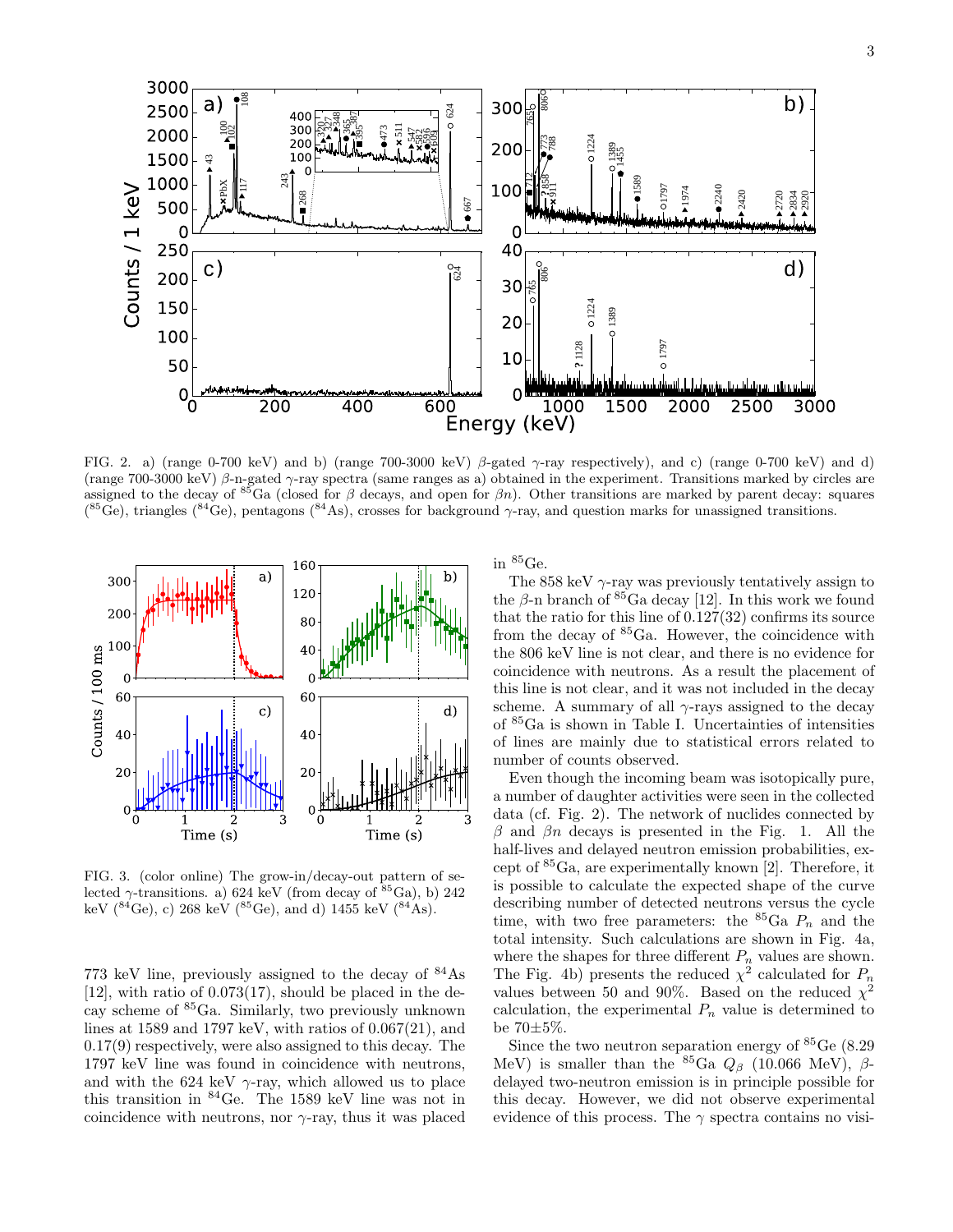TABLE I. Summary of  $\gamma$ -ray assigned to the decay of <sup>85</sup>Ga. Intensities are given per 100 decays. Weak or uncertain  $\gamma - \gamma$ coincidences are given in parenthesis.

| Energy (keV)   | $I_{\gamma}$ |                              |
|----------------|--------------|------------------------------|
| ß              |              |                              |
| 107.7(2)       | 12(3)        | 365, 596, 788                |
| 365.4(2)       | 1.1(3)       | 108                          |
| 472.6(2)       | 0.7(2)       |                              |
| 595.8(2)       | 1.1(3)       | 108                          |
| 773.2(2)       | 2.0(5)       |                              |
| 788.5(2)       | 1.4(4)       | 108                          |
| 1589.4(2)      | 1.8(5)       |                              |
| 2240.5(4)      | 1.5(5)       | 108                          |
| $\beta - n$    |              |                              |
| 624.2(2)       | 40(9)        | 765, 806, 1224, 1797, (2275) |
| 764.7(2)       | 6.0(14)      | 624                          |
| 805.8(2)       | 8.8(20)      | 624, (858)                   |
| $858.2(2)^{a}$ | 1.4(4)       | (806)                        |
| 1224.3(2)      | 4.8(10)      | 624                          |
| 1388.6(2)      | 5.5(13)      |                              |
| 1797.4(2)      | 1.3(4)       | 624                          |

<sup>a</sup> Not placed in the decay scheme

ble transitions in the  $\beta$ 2n daughter (<sup>83</sup>Ge). The number of events of simultaneous detection of two neutrons in the neutron counter tubes is statistically consistent with an expected number of random coincidences. The upper limit of  $P_{2n}$  based on that value was found to be 0.1%.

It is worth noticing that the same method of  $P_n$  determination, based on calculation with a network of nuclides, was used in our previous experiment where decay of <sup>86</sup>Ga was measured [3]. Due to the limited length of the letter it was not possible to describe details there. A distinct difference between the two experiments is that in the  ${}^{86}$ Ga case, three  $P_n$  values remained unknown (the  $P_n$ ,  $P_{2n}$  of <sup>86</sup>Ga, and  $P_n$  of <sup>86</sup>Ge). In order to present the sensitivity of the method used in cases when more than one parameter in the network is unknown, we calculate here simultaneously the  $P_n$  of both <sup>85</sup>Ga, and <sup>85</sup>Ge. The latter value was previously known from only one measurement [14], but it was recently remeasured and established to be  $17.2(18)\%$  [15]. In our case the fit yielded  $P_n(^{85}Ga) = 70(5)\%,$  and  $P_n(^{85}Ge) = 15(5)\%$  (cf. Fig. 5), with a very well defined global minimum. This very good agreement with both the literature data, and the fit with one free  $P_n$  shows robustness of the method also in a more complicated cases.

Our result completes the measurements of  $P_n$  value for the chain of isotopes <sup>79</sup>−86Ga. For <sup>84</sup>Ga a weigthed average of three available measurements is shown [10, 16, 17] yielding  $74(14)\%, 40(7)\%, \text{ and } 53(20)\%$  respecitvely. The source of these discrepancies is not clear, however, since in <sup>84</sup>Ga, a low-lying isomeric state is expected the mea-



FIG. 4. (color online) a) Experimental number of detected neutrons versus cycle time is presented with black circles. The curves were calculated using the network of isotopes presented in Fig. 1, with assuption of three different  ${}^{85}Ga P_n$  values. b) Reduced  $\chi^2$  calculated between experimental and theoretical curves (see Fig. a) for different values of  ${}^{85}Ga$   $P_n$ .



FIG. 5. (color online) Map of reduced  $\chi^2$  calculated for  $P_n$ values for both  ${}^{85}Ga$  and  ${}^{85}Ge$ .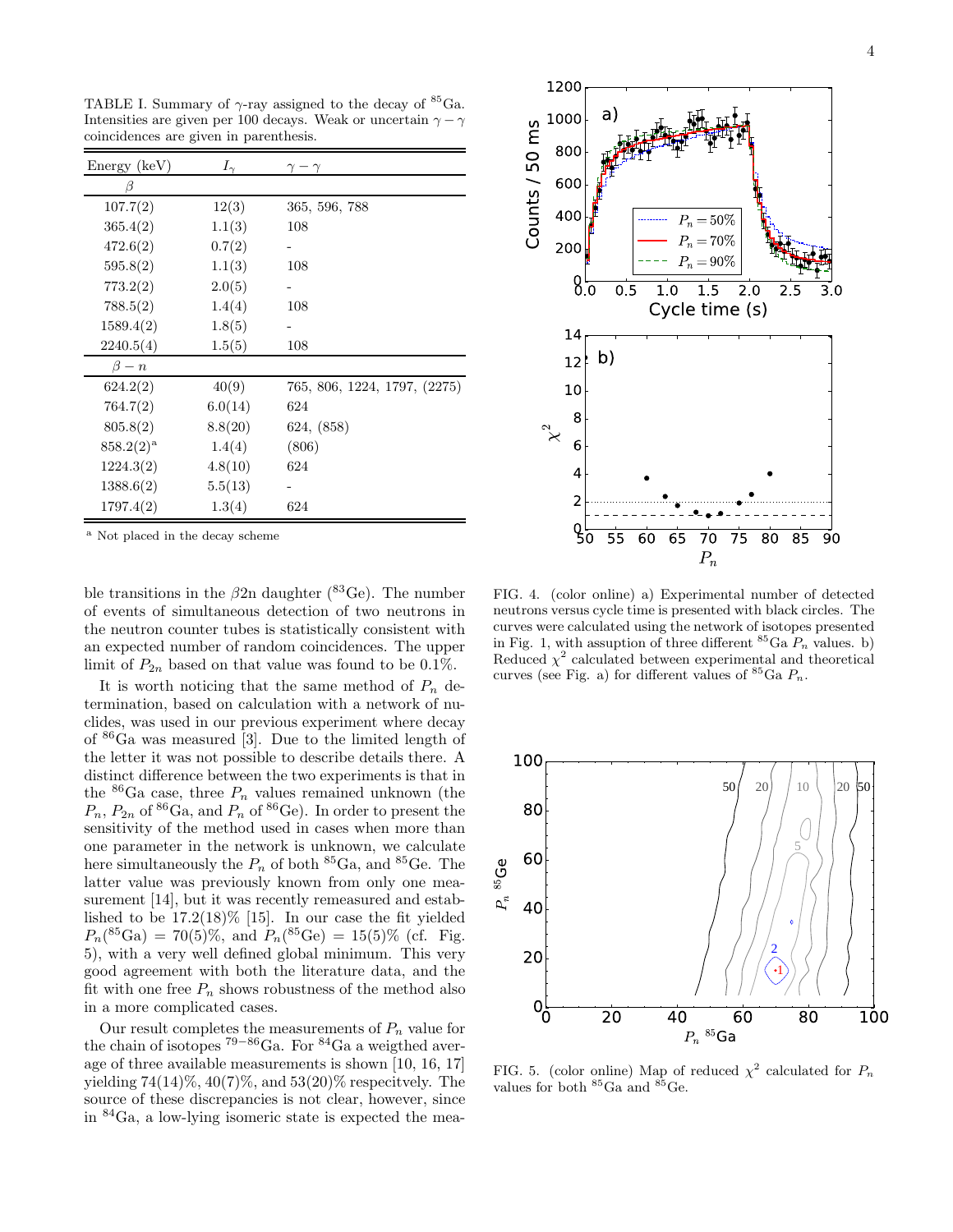sured  $P_n$  values might be in fact, a mixture with different content of isomeric and a ground state. These experimental results are compared with several available theoretical predictions in Fig. 6. The models included are both microscopic - shell-model [16] and QRPA [18], as well as phenomenological - effective density model [19], Kratz-Hermann formula [20], and improved Kratz-Herman formula by McCutchan et al. [21]. Notice that the latter two models are able to predict only the total neutron emission probabilities (i.e. the sum of probability of emission of one or more neutrons). The predictions of effective density model for  $P_{2n}$  of <sup>85</sup>Ga is 0.7% [22], shell-model yields 8.1%, while the QRPA 10.5%. The shell-model and QRPA use cut-off method for estimation of  $P_{2n}$ , and the given values should be therefore treated as a upperlimit. Nevertheless, all values are clearly excluded by the experimental result  $(P_{2n} < 0.1\%)$ .

The best description of  $P_n$  values of galliums, including  ${}^{85}\mathrm{Ga}$  case, is offered by the effective density model [19] and the shell-model with  $jj\frac{1}{4}$ bpn interaction [16]. The latter approach is able to give some more insight into nuclear structure in this region, as pointed up in a recent letter by Madurga et al. [16], where experimental evidence of strong Gamow-Teller β-strength located above  $S_n$  was found in the case of  $83,84$ Ga, and well explained by the calculations. A more detailed comparision with this model will be presented in the next part of this contribution.

Based on the known efficiency of the neutron detectors, and measured  $P_n$  value, we were able to calculate the absolute intensities of the observed  $\gamma$  rays assigned to the decay of <sup>85</sup>Ga. This information is summarized in Fig. 7 where a decay scheme is presented. It is worth noticing for 13% of the  $\beta$ -decays and 24% of  $\beta n$  decays no  $\gamma$ -ray were detected. This means that they might either directly proceed to the ground state of  ${}^{85}$ Ge and  ${}^{84}$ Ge, respectively, or to some states de-exciting by a number of weak, undetected  $\gamma$ -ray transitions.

In all cases of  $\beta$ -transitions without neutron emission the calculated lower limits for the  $log (ft)$  values point to forbidden type decays. The main part of the strength function is therefore located above the  $S_n$  threshold and results in relatively large  $P_n$  value. This property is illustrated in Fig. 8, where a cumulative strength distribution is plotted for <sup>85</sup>Ga. The lower limit was obtained by subtracting the missing feeding separately for each observed state. The higher limit was calculated using the missing intensity (separately above and below the neutron separation energy), and by adding its value to each 100 keV bin used in the histogram. The experimental result is compared with the shell-model predictions using  $jj\frac{1}{4}$ bpn interactions including both Gamow-Teller and first-forbidden transitions [16] (Fig. 8).

It is worth noticing that the spin and parity of the <sup>85</sup>Ga ground state must be of negative parity due to unpaired proton in the  $f$  or  $p$  orbitals from the  $f \, p \, g$  shell. At the same time, the  $J^{\pi}$  of <sup>85</sup>Ge ground state is of positive parity coming from neutrons occupying the  $d_{5/2}$  orbital.



FIG. 6. (color online)  $P_{xn}$  values for the chain of Ga isotopes. Solid symbols are for  $P_{1n}$  (total  $P_n$  in panel d), and open ones for  $P_{2n}$ . Experimental values are shown by circles in each panel, other symbols are for theretical calulations: (a) effective density model [19], (b) shell-model [16], (c) QRPA [18], (d) Kratz-Hermann formula [20] (stars), and improved Kratz-Hermann formula [21] (crosses).

Therefore it is expected that the missing strength in the lower part of the spectrum, below the  $S_n$ , is most likely shifted towards the threshold compared to the apparent feeding. This is due to the fact that direct transitions to the ground state are of forbidden type, while allowed transitions are expected near or above the threshold, and, in some part, may de-excite by  $\gamma$ -transitions (also succesfully competing with neutron emission [23, 24]). On the other hand, in the upper part of the spectrum, the experimental results are expected to be close to the apparent feeding. In the case of neutron emission the parity change does not play such an important role, and direct transitions to the β-n daughter ground state might be a significant part of the spectrum. This is well reflected in the shell-model calculations, and the overall result is not only within the experimental bands, but also goes along the expectations.

The agreement between experimental result and calcu-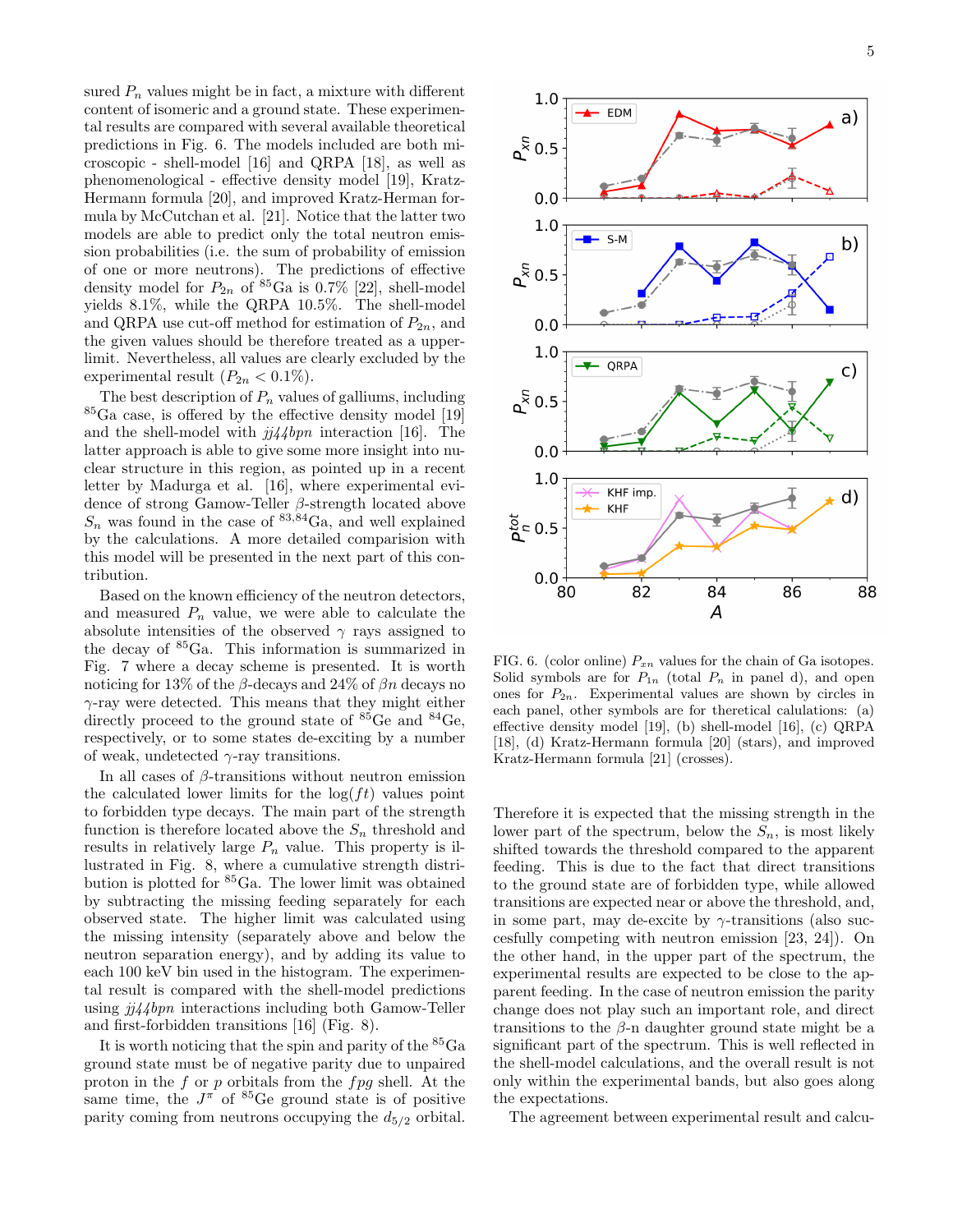

FIG. 7. Experimental β-decay scheme of <sup>85</sup>Ga. Intensities of  $\gamma$  transitions (in brackets) are given per 100 parent decays. Notice that 13% of β-decays and 24% of  $\beta$  – n-decays were not seen in coincidence with  $\gamma$ -ray emission and are not placed in the scheme.



FIG. 8. (color online) Experimental limits for cumulative strength function for  ${}^{85}$ Ga. Band shows the experimental limits, solid line - strength derived from apperent feeding, dash-dotted line - predictions of the shell model [16]. (see text for more details).

lations confirms that the relevant configurations spaces are included in the interaction (i.e.  $f_{5/2}$ ,  $p_{1/2}$ ,  $p_{3/2}$ , and  $g_{9/2}$  for both protons and neutrons plus  $d_{5/2}$  for neutrons), and shows that the large  $P_n$  value for <sup>85</sup>Ga is a result of a concentrated Gamow-Teller β-strength, due to transformations of the  $^{78}$ Ni core neutrons from  $fpg$ 

shell into mirror protons above  $Z = 28$  (cf. Fig. 9). Such transitions lead to states located in the neutron emission window . The lower part of the spectrum is a result of much weaker parity-changing forbidden transitions of  $d_{5/2}$  neutrons into  $fp$  protons. The mechanism is basically the same as in case of  $83,84$ Ga [16]. Similar conclusions were also shown in another recent study in this region  $(^{82-84}Ga)$  [17].



FIG. 9. (color online) Schematic view of the <sup>85</sup>Ga decay. The energies of the single particle levels were calculated with Woods-Saxon potential with universal parametrization [25].